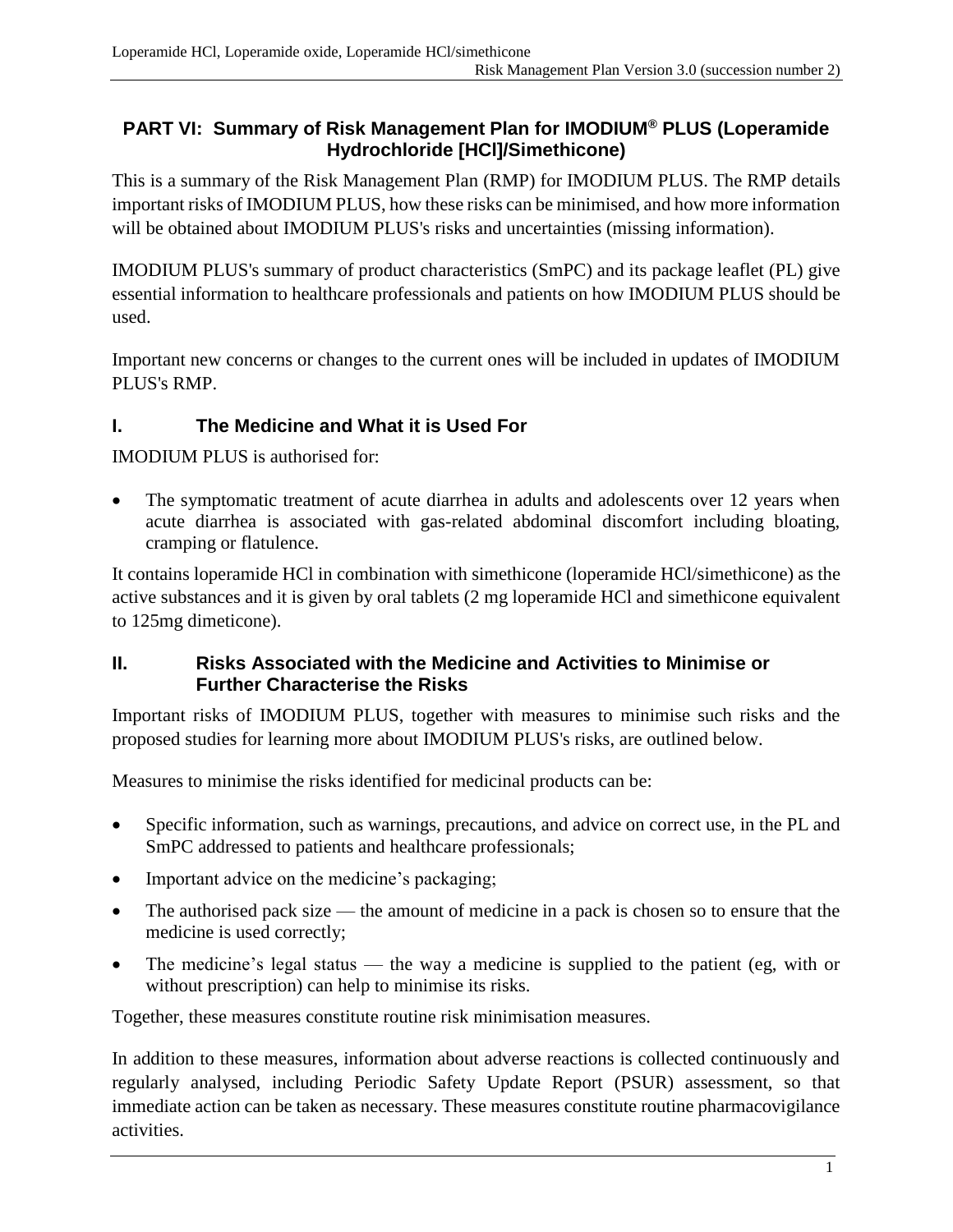If important information that may affect the safe use of IMODIUM PLUS is not yet available, it is listed under 'missing information' below.

# **II.A. List of Important Risks and Missing Information**

Important risks of IMODIUM PLUS are risks that need special risk management activities to further investigate or minimise the risk, so that the medicinal product can be safely taken. Important risks can be regarded as identified or potential. Identified risks are concerns for which there is sufficient proof of a link with the use of IMODIUM PLUS. Potential risks are concerns for which an association with the use of this medicine is possible based on available data, but this association has not been established yet and needs further evaluation. Missing information refers to information on the safety of the medicinal product that is currently missing and needs to be collected (eg, on the long-term use of the medicine);

| <b>List of Important Risks and Missing Information</b> |                                                                                                                                                  |  |
|--------------------------------------------------------|--------------------------------------------------------------------------------------------------------------------------------------------------|--|
| Important identified risks                             | Ileus (including paralytic ileus)<br>$\bullet$                                                                                                   |  |
|                                                        | Megacolon (including toxic megacolon)                                                                                                            |  |
|                                                        | Severe skin reactions, including Stevens Johnson syndrome (SJS),<br>toxic epidermal necrolysis (TEN) and erythema multiforme                     |  |
| Important potential risks                              | Prolonged use masking an underlying condition requiring medical<br>attention                                                                     |  |
|                                                        | Central nervous system (CNS) toxicity due to relative overdose in<br>patients with hepatic impairment                                            |  |
|                                                        | QT prolongation and/or serious ventricular arrhythmias, including<br>torsades de pointes (TdP) associated with abuse and misuse of<br>loperamide |  |
| Missing information                                    | Use in children under 12 years of age.<br>٠                                                                                                      |  |
|                                                        | Use in pregnant or breastfeeding women                                                                                                           |  |

# **II.B. Summary of Important Risks**

| Important identified risk - Ileus (including paralytic ileus) |                                                                                                                                                                                                                                                                                                                                                                                                                                                                                                                                                                                                                                                                                                           |
|---------------------------------------------------------------|-----------------------------------------------------------------------------------------------------------------------------------------------------------------------------------------------------------------------------------------------------------------------------------------------------------------------------------------------------------------------------------------------------------------------------------------------------------------------------------------------------------------------------------------------------------------------------------------------------------------------------------------------------------------------------------------------------------|
| Evidence for linking the risk to<br>the medicine              | Cases of ileus (including paralytic ileus) have been reported in the<br>postmarketing setting, and are also described in the current<br>prescribing information for loperamide.                                                                                                                                                                                                                                                                                                                                                                                                                                                                                                                           |
| Risk factors and risk groups                                  | In general, there are several causes of ileus, but the most common<br>setting for the development of ileus is the postoperative state. It is<br>estimated that postoperative ileus occurs in approximately 50% of<br>patients who undergo major abdominal surgery. Ileus may also<br>develop in <i>Clostridium difficile</i> infection (CDI) where diarrhoea is<br>a presenting symptom. Other conditions that can lead to the<br>development of ileus include: sepsis, drugs (eg, anaesthesia,<br>opioids, psychotropics, anticholinergics, antacids, warfarin,<br>amitriptyline, chlorpromazine), endocrine disorders (eg, diabetes,<br>adrenal insufficiency, hypothyroidism), and metabolic disorders |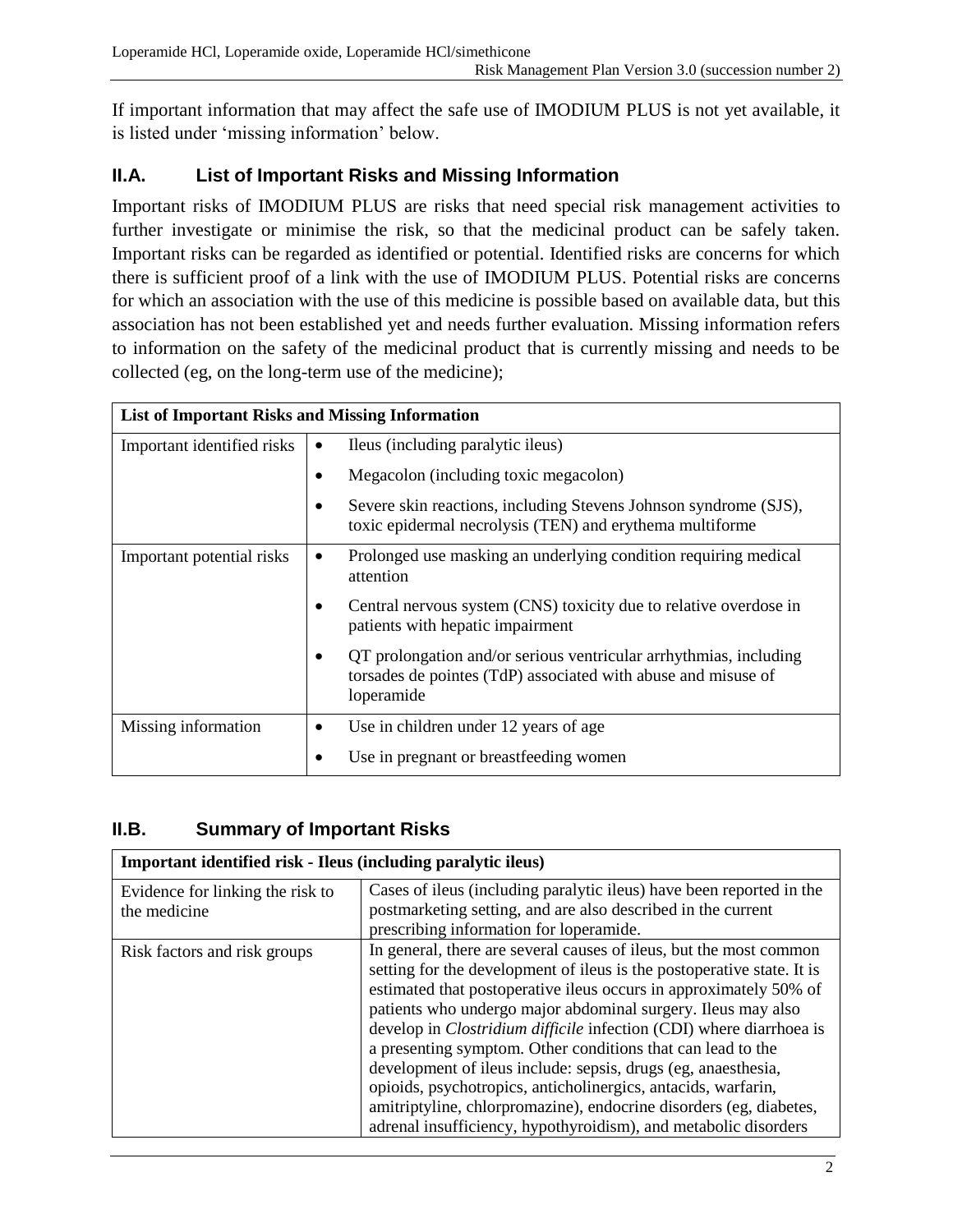Loperamide HCl, Loperamide oxide, Loperamide HCl/simethicone

| Risk Management Plan Version 3.0 (succession number 2) |  |  |
|--------------------------------------------------------|--|--|
|--------------------------------------------------------|--|--|

|                            | (eg, low potassium, magnesium, or sodium levels; anaemia;<br>hyposmolality). |
|----------------------------|------------------------------------------------------------------------------|
| Risk minimisation measures | Routine risk minimisation measures:<br>SmPC Section 4.3.                     |
|                            | SmPC Section 4.8.                                                            |
|                            | SmPC Section 4.9.                                                            |
|                            | PL Section 2.                                                                |
|                            | PL Section 3.                                                                |
|                            | PL Section 4.                                                                |
|                            | Additional risk minimisation measures:<br>None.                              |

| Important identified risk - Megacolon (including toxic megacolon) |                                                                                                                                                                                                                                                                                                                                                                                                                                                                                                                                                                                                                                                                                                                                                                                                                                                                                                                                                                                                                                                                                                                                                                                                                              |
|-------------------------------------------------------------------|------------------------------------------------------------------------------------------------------------------------------------------------------------------------------------------------------------------------------------------------------------------------------------------------------------------------------------------------------------------------------------------------------------------------------------------------------------------------------------------------------------------------------------------------------------------------------------------------------------------------------------------------------------------------------------------------------------------------------------------------------------------------------------------------------------------------------------------------------------------------------------------------------------------------------------------------------------------------------------------------------------------------------------------------------------------------------------------------------------------------------------------------------------------------------------------------------------------------------|
| Evidence for linking the risk to<br>the medicine                  | Cases of megacolon (including toxic megacolon) have been<br>reported in the postmarketing setting, and are also described in the<br>current prescribing information for loperamide.                                                                                                                                                                                                                                                                                                                                                                                                                                                                                                                                                                                                                                                                                                                                                                                                                                                                                                                                                                                                                                          |
| Risk factors and risk groups                                      | Acute megacolon may occur after orthopaedic surgery, caesarean<br>delivery, and cardiovascular or lung surgery and can also occur in<br>patients with other diagnoses, such as pneumonia, sepsis, myocardial<br>infarction, or stroke. Toxic megacolon is recognised as a<br>complication of ulcerative colitis (UC), but it may also be a<br>complication of any number of colitides, including inflammatory,<br>ischaemic, infectious, radiation, and pseudomembranous. Age may<br>be considered a risk factor for toxic megacolon in that patients age<br>65 and older are at higher risk of developing CDI and more severe<br>courses of the disease, including toxic megacolon. A review noted<br>that in patients with human immunodeficiency virus (HIV) infection,<br>toxic megacolon has been reported as a consequence of infections<br>with cytomegalovirus, Clostridium difficile, Cryptosporidium, or due<br>to Kaposi's Sarcoma-associated colitis. The authors of this review<br>added that most patients with HIV infection and toxic megacolon<br>were receiving antimotility drugs at the time of diagnosis,<br>suggesting that caution is warranted when using these drugs in<br>patients with diarrhoea. |
| Risk minimisation measures                                        | Routine risk minimisation measures:<br>SmPC Section 4.3.<br>$\bullet$<br>SmPC Section 4.4.<br>$\bullet$<br>SmPC Section 4.8.<br>$\bullet$<br>PL Section 2.<br>$\bullet$<br>PL Section 3.<br>$\bullet$<br>PL Section 4.<br>Additional risk minimisation measures:<br>None.                                                                                                                                                                                                                                                                                                                                                                                                                                                                                                                                                                                                                                                                                                                                                                                                                                                                                                                                                    |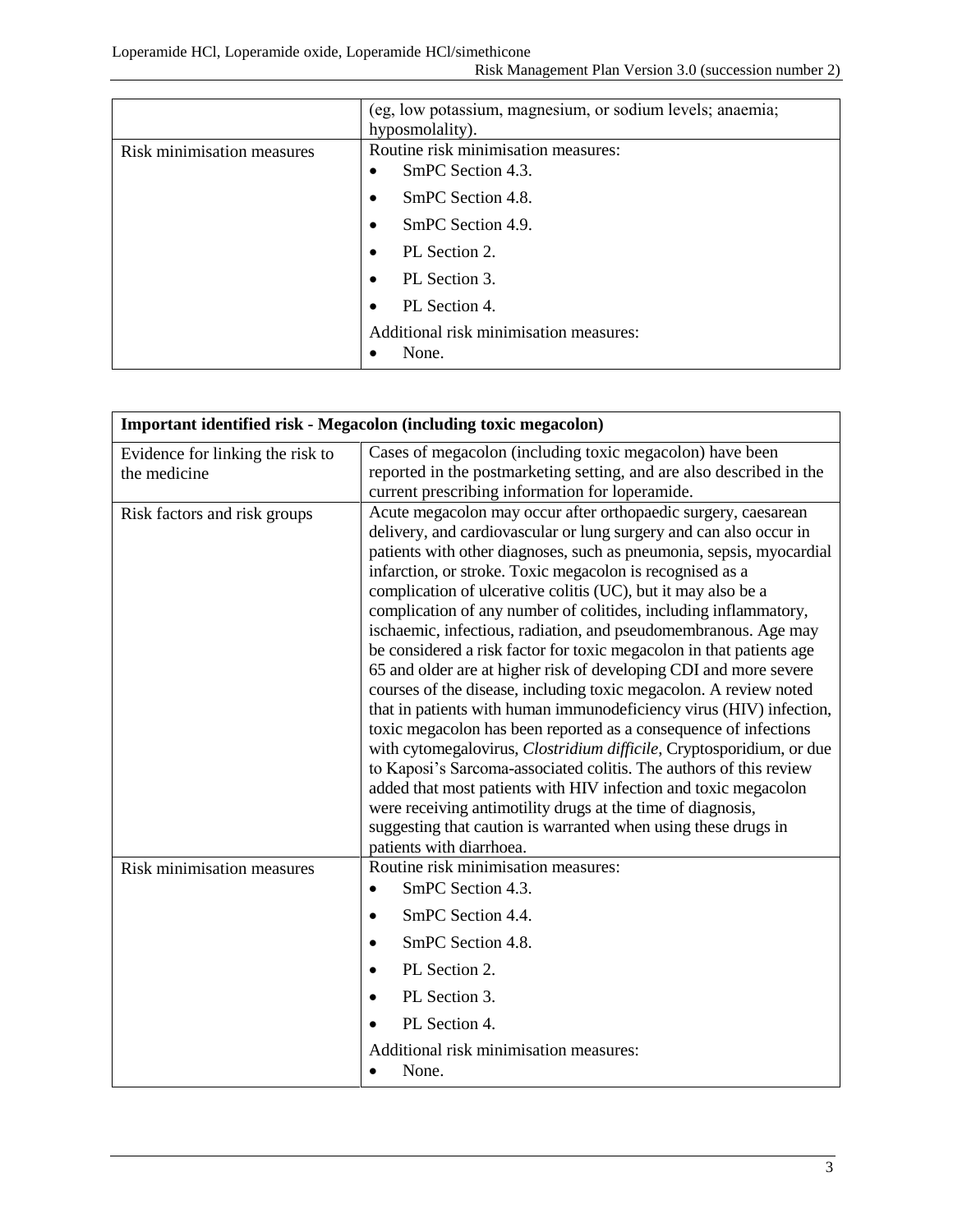| Important identified risk - Severe skin reactions, including SJS, TEN and erythema multiforme |                                                                                                                                                                                                                                                                                                                                                                                                                                                                                                                                                                                                                                                                                                                                                                                                                                                                                                                            |
|-----------------------------------------------------------------------------------------------|----------------------------------------------------------------------------------------------------------------------------------------------------------------------------------------------------------------------------------------------------------------------------------------------------------------------------------------------------------------------------------------------------------------------------------------------------------------------------------------------------------------------------------------------------------------------------------------------------------------------------------------------------------------------------------------------------------------------------------------------------------------------------------------------------------------------------------------------------------------------------------------------------------------------------|
| Evidence for linking the risk to<br>the medicine                                              | Cases of severe skin reactions, including SJS, TEN and erythema<br>multiforme have been reported in the postmarketing setting, and<br>are also described in the current prescribing information for<br>loperamide.                                                                                                                                                                                                                                                                                                                                                                                                                                                                                                                                                                                                                                                                                                         |
| Risk factors and risk groups                                                                  | Erythema multiforme minor tends to affect adults in their 20s and<br>30s, although it can also affect children and adolescents, and rarely<br>affects individuals under the age of 3 or older than 50. The mean<br>age of patients with SJS has varied from 25 to 47 years, depending<br>upon the series. Patients affected by TEN tend to be slightly older,<br>with a mean reported age between 46 and 63 years. Women<br>account for over 60% of cases.<br>Medications are the leading trigger of SJS and TEN in both adults<br>and children, although in children, infections are responsible for a<br>relatively higher percentage of cases of SJS. In adults, medications<br>cause 30% to 50% of cases of SJS and up to 80% of cases of TEN.<br>Infections are the next most common trigger of adult SJS.<br>Infections can also cause SJS and TEN, and there are probably<br>other risk factors not yet identified. |
| Risk minimisation measures                                                                    | Routine risk minimisation measures:<br>SmPC Section 4.3.<br>$\bullet$<br>SmPC Section 4.8.<br>PL Section 2.<br>PL Section 4.<br>Additional risk minimisation measures:<br>None.                                                                                                                                                                                                                                                                                                                                                                                                                                                                                                                                                                                                                                                                                                                                            |

#### **Important potential risk - Prolonged use masking an underlying condition requiring medical attention**

| Evidence for linking the risk to<br>the medicine | The current prescribing information describes the appropriate use<br>of loperamide and the potential for masking underlying conditions. |
|--------------------------------------------------|-----------------------------------------------------------------------------------------------------------------------------------------|
|                                                  | This safety concern was added at the request of the Medicines and                                                                       |
|                                                  | Healthcare products Regulatory Agency (MHRA) as this product is                                                                         |
|                                                  | available as an over-the-counter in some countries.                                                                                     |
| Risk factors and risk groups                     | The products are indicated to treat diarrhoea and persistent                                                                            |
|                                                  | diarrhoea can be an indicator of more serious conditions that                                                                           |
|                                                  | require medical attention. This includes patients with acute                                                                            |
|                                                  | dysentery, acute UC, bacterial enterocolitis (e.g. due to                                                                               |
|                                                  | Salmonella, Shigella, and Campylobacter), and                                                                                           |
|                                                  | pseudomembranous colitis associated with the use of broad-                                                                              |
|                                                  | spectrum antibiotics. Prolonged use of the drug is a risk factor.                                                                       |
| <b>Risk minimisation measures</b>                | Routine risk minimisation measures:                                                                                                     |
|                                                  | SmPC Section 4.4.                                                                                                                       |
|                                                  | PL Section 2.                                                                                                                           |
|                                                  | Additional risk minimisation measures:                                                                                                  |
|                                                  | None.                                                                                                                                   |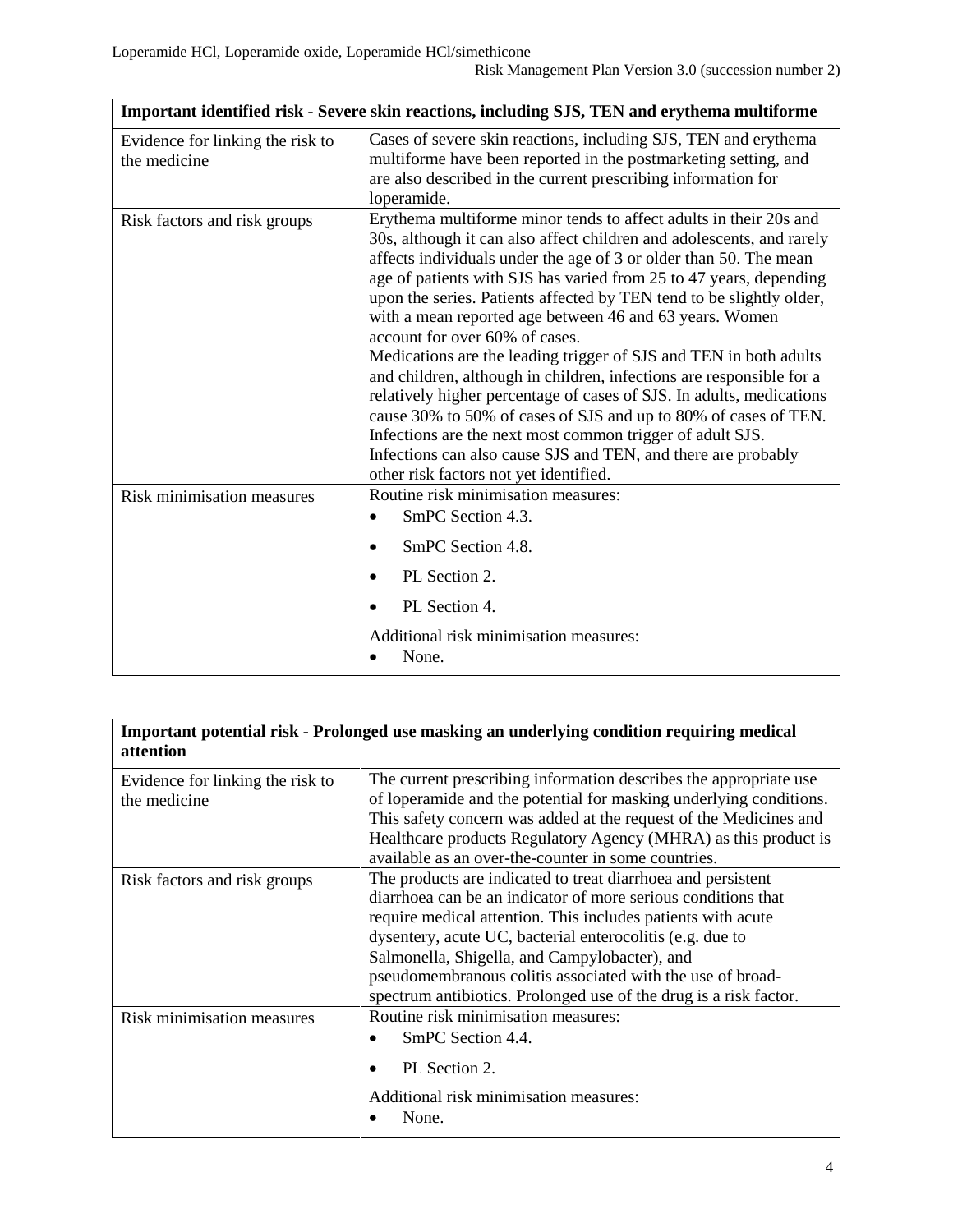| Important potential risk - CNS toxicity due to relative overdose in patients with hepatic<br>impairment |                                                                                                                                                                                                                                                                                                                                                                                                                                                                                                                                                                                                                                                                                                                                                                                                                        |
|---------------------------------------------------------------------------------------------------------|------------------------------------------------------------------------------------------------------------------------------------------------------------------------------------------------------------------------------------------------------------------------------------------------------------------------------------------------------------------------------------------------------------------------------------------------------------------------------------------------------------------------------------------------------------------------------------------------------------------------------------------------------------------------------------------------------------------------------------------------------------------------------------------------------------------------|
| Evidence for linking the risk to<br>the medicine                                                        | As loperamide is almost completely extracted by the liver; where it<br>is predominantly metabolised, conjugated and excreted via the<br>bile; there is significant first pass metabolism. Therefore, although<br>no pharmacokinetic data are available in patients with hepatic<br>impairment, there is a risk that when loperamide is used by patients<br>with hepatic impairment reduced first pass metabolism may result<br>in a relative overdose leading to CNS toxicity.<br>Serum enzyme elevations have not been linked to therapy with<br>loperamide, consistent with most opiates currently used. No<br>convincing cases of idiosyncratic acute, clinically apparent liver<br>injury have been reported. The lack of hepatotoxicity may be a<br>result of the low doses used and the low systemic absorption. |
| Risk factors and risk groups                                                                            | Patients with hepatic impairment have reduced first pass<br>metabolism that may result in overdose leading to CNS toxicity.<br>Intentional and unintentional drug overdose are risk factors for this<br>safety concern.                                                                                                                                                                                                                                                                                                                                                                                                                                                                                                                                                                                                |
| Risk minimisation measures                                                                              | Routine risk minimisation measures:<br>SmPC Section 4.2.<br>SmPC Section 4.4.<br>SmPC Section 4.8.<br>SmPC Section 4.9.<br>PL Section 2.<br>Additional risk minimisation measures:<br>None.                                                                                                                                                                                                                                                                                                                                                                                                                                                                                                                                                                                                                            |

| Important potential risk - QT prolongation and/or serious ventricular arrhythmias, including<br>TdP associated with abuse and misuse of loperamide |                                                                                                                                                                                                                                                                                                                                                                                                                                                                                                                                                                                                                         |
|----------------------------------------------------------------------------------------------------------------------------------------------------|-------------------------------------------------------------------------------------------------------------------------------------------------------------------------------------------------------------------------------------------------------------------------------------------------------------------------------------------------------------------------------------------------------------------------------------------------------------------------------------------------------------------------------------------------------------------------------------------------------------------------|
| Evidence for linking the risk to<br>the medicine                                                                                                   | Although a drug/event causal association between loperamide<br>abuse/misuse/intentional overdose and the occurrence of<br>QT prolongation and/or serious cardiac arrhythmias, including<br>TdP, has not been established, cases of loperamide<br>abuse/misuse/intentional overdose at massively high doses<br>resulting in QT prolongation and/or serious cardiac arrhythmias, as<br>well as TdP, have been reported in some patients in the<br>literature/postmarketing environment. Such cases, including cases<br>with a fatal outcome, are also described in the current prescribing<br>information for loperamide. |
| Risk factors and risk groups                                                                                                                       | Abuse/misuse/intentional overdose at high doses is a risk factor for<br>the safety concern.                                                                                                                                                                                                                                                                                                                                                                                                                                                                                                                             |
| Risk minimisation measures                                                                                                                         | Routine risk minimisation measures:<br>SmPC Section 4.4.<br>SmPC Section 4.9.                                                                                                                                                                                                                                                                                                                                                                                                                                                                                                                                           |

# **Important potential risk - CNS toxicity due to relative overdose in patients with hepatic**